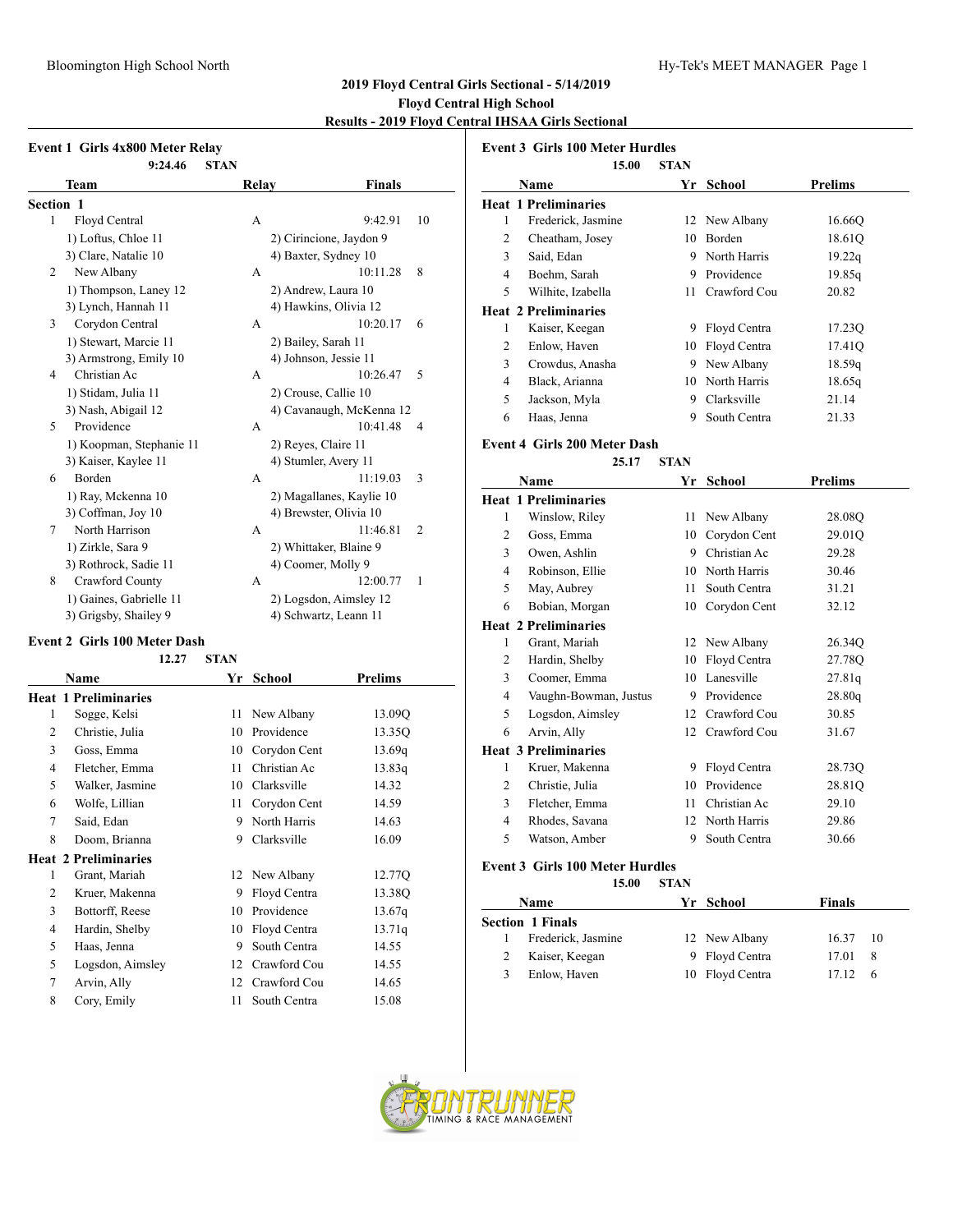### **2019 Floyd Central Girls Sectional - 5/14/2019 Floyd Central High School**

|                |                                                     |             |                 | <b>Results - 2019 Floyd Cent</b> |                |
|----------------|-----------------------------------------------------|-------------|-----------------|----------------------------------|----------------|
|                | Section 1 Finals  (Event 3 Girls 100 Meter Hurdles) |             |                 |                                  |                |
|                | Name                                                |             | Yr School       | <b>Finals</b>                    |                |
| $\overline{4}$ | Crowdus, Anasha                                     |             | 9 New Albany    | 18.17                            | 5              |
| 5              | Cheatham, Josey                                     |             | 10 Borden       | 18.35                            | $\overline{4}$ |
| 6              | Black, Arianna                                      |             | 10 North Harris | 18.40                            | 3              |
| 7              | Said, Edan                                          |             | 9 North Harris  | 19.62                            | $\overline{c}$ |
| 8              | Boehm, Sarah                                        | 9           | Providence      | 19.89                            | $\mathbf{1}$   |
|                | <b>Event 2 Girls 100 Meter Dash</b>                 |             |                 |                                  |                |
|                | 12.27                                               | <b>STAN</b> |                 |                                  |                |
|                | Name                                                |             | Yr School       | <b>Finals</b>                    |                |
|                | <b>Section 1 Finals</b>                             |             |                 |                                  |                |
| $\mathbf{1}$   | Grant, Mariah                                       |             | 12 New Albany   | 12.90                            | 10             |
| $\overline{c}$ | Sogge, Kelsi                                        |             | 11 New Albany   | 13.04                            | 8              |
| 3              | Kruer, Makenna                                      |             | 9 Floyd Centra  | 13.13                            | 6              |
| $\overline{4}$ | Christie, Julia                                     |             | 10 Providence   | 13.39                            | 5              |
| 5              | Goss, Emma                                          |             | 10 Corydon Cent | 13.56                            | 4              |
| 6              | Hardin, Shelby                                      |             | 10 Floyd Centra | 13.65                            | 3              |
| 7              | Bottorff, Reese                                     | 10          | Providence      | 13.80                            | $\overline{c}$ |
| 8              | Fletcher, Emma                                      | 11          | Christian Ac    | 13.99                            | $\mathbf{1}$   |
|                | Event 5 Girls 1600 Meter Run                        |             |                 |                                  |                |
|                | 5:02.82                                             | <b>STAN</b> |                 |                                  |                |
|                | <b>Name</b>                                         | Yr          | School          | <b>Finals</b>                    |                |
| Section 1      |                                                     |             |                 |                                  |                |
| $\mathbf{1}$   | Liddle, Sydney                                      | 11          | Floyd Centra    | 5:18.63                          | 10             |
| $\overline{2}$ | Cirincione, Jaydon                                  | 9           | Floyd Centra    | 5:27.33                          | 8              |
| 3              | Kaiser, Kaylee                                      | 11 -        | Providence      | 5:36.83                          | 6              |
| $\overline{4}$ | Stewart, Marcie                                     | 11 -        | Corydon Cent    | 5:47.90                          | 5              |
| 5              | Burgher, Diana                                      |             | 9 North Harris  | 5:54.78                          | $\overline{4}$ |
| 6              | Crouse, Callie                                      |             | 10 Christian Ac | 5:57.31                          | 3              |
| 7              | Thompson, Hadley                                    |             | 9 New Albany    | 6:07.81                          | $\overline{c}$ |
| 8              | Magallanes, Kaylie                                  |             | 10 Borden       | 6:08.70                          | 1              |
| 9              | Barbieri, Caroline                                  |             | 10 New Albany   | 6:08.77                          |                |
| 10             | Schwartz, Leann                                     | 11          | Crawford Cou    | 6:46.67                          |                |
| 11             | Kidd, Macey                                         | 9           | South Centra    | 7:00.79                          |                |
|                | Event 6 Girls 4x100 Meter Relay                     |             |                 |                                  |                |
|                | 48.77                                               | <b>STAN</b> |                 |                                  |                |
|                | Team                                                |             | Relay           | Finals                           |                |

| <b>Section 1</b> |                       |                        |                         |  |
|------------------|-----------------------|------------------------|-------------------------|--|
| 1                | Crawford County       | A                      | 56.22<br>-3             |  |
|                  | 1) Ridenour, Violet 9 | 2) Logsdon, Aimsley 12 |                         |  |
|                  | 3) Arvin, Ally 12     | 4) Crandall, Haylea 11 |                         |  |
| $\mathfrak{D}$   | South Centra          | A                      | 57.24<br>$\overline{2}$ |  |
|                  | 1) Cory, Emily 11     | 2) Watson, Amber 9     |                         |  |
|                  | 3) Miller, Noelle 12  | 4) Haas, Jenna 9       |                         |  |
| 3                | Clarksville           | A                      | 58.73                   |  |
|                  | 1) Jackson, Myla 9    | 2) Walker, Jada 12     |                         |  |
|                  | 3) Doom, Brianna 9    | 4) Walker, Jasmine 10  |                         |  |

|           | tral IHSAA Girls Sectional |   |                         |    |
|-----------|----------------------------|---|-------------------------|----|
| Section 2 |                            |   |                         |    |
| 1         | New Albany                 | A | 50.45                   | 10 |
|           | 1) White, Shalandria 9     |   | 2) Gordon, Elise 10     |    |
|           | 3) Morris, Daisha 9        |   | 4) Grant, Mariah 12     |    |
| 2         | Providence                 | A | 51.57                   | 8  |
|           | 1) Vaughn-Bowman, Justus 9 |   | 2) Barron, Sydney 11    |    |
|           | 3) Bottorff, Reese 10      |   | 4) Christie, Julia 10   |    |
| 3         | Floyd Central              | A | 51.61                   | 6  |
|           | 1) Conway, Carley 11       |   | 2) Hardin, Shelby 10    |    |
|           | 3) Freiberger, Spencer 11  |   | 4) Kruer, Makenna 9     |    |
| 4         | Corydon Central            | A | 54.34                   | 5  |
|           | 1) Bailey, Emma 9          |   | 2) Wolfe, Lillian 11    |    |
|           | 3) Gunther, Emily 10       |   | 4) Goss, Emma 10        |    |
| 5         | Borden                     | A | 56.09                   | 4  |
|           | 1) Warren, Rachel 11       |   | 2) Asplin, Lindsey 11   |    |
|           | 3) Thomas, Gabby 12        |   | 4) Stonecipher, Abby 12 |    |
| 6         | North Harrison             | A | 57.71                   | 1  |
|           | 1) Rhodes, Savana 12       |   | 2) Burns, Skylie 10     |    |
|           | 3) Robinson, Ellie 10      |   | 4) Said, Edan 9         |    |

# **Event 7 Girls 400 Meter Dash**

|                  | 57.38             | <b>STAN</b> |              |         |                |
|------------------|-------------------|-------------|--------------|---------|----------------|
|                  | Name              | Yr          | School       | Finals  |                |
| <b>Section 1</b> |                   |             |              |         |                |
| 1                | Owen, Ashlin      | 9           | Christian Ac | 1:07.80 | 1              |
| 2                | Heun, Sophie      | 9           | North Harris | 1:08.04 |                |
| 3                | Watson, Amber     | 9           | South Centra | 1:08.25 |                |
| 4                | Reyes, Claire     | 11          | Providence   | 1:08.92 |                |
| 5                | Robinson, Ava     | 10          | North Harris | 1:12.03 |                |
| 6                | Elliott, Mercedes | 10          | Crawford Cou | 1:18.12 |                |
| 7                | Grigsby, Shailey  | 9           | Crawford Cou | 1:20.18 |                |
| 8                | May, Aubrey       | 11          | South Centra | 1:21.34 |                |
| <b>Section 2</b> |                   |             |              |         |                |
| 1                | Winslow, Riley    | 11          | New Albany   | 59.69   | 10             |
| 2                | Stumler, Avery    | 11          | Providence   | 1:02.09 | 8              |
| 3                | Suer, Grace       | 10          | Floyd Centra | 1:02.45 | 6              |
| 4                | Sogge, Kelsi      | 11          | New Albany   | 1:02.52 | 5              |
| 5                | Johnson, Jessie   | 11          | Corydon Cent | 1:02.87 | 4              |
| 6                | Adams, Gracie     | 10          | Lanesville   | 1:02.90 | 3              |
| 7                | Lewellen, Kylee   | 9           | Floyd Centra | 1:03.28 | $\overline{2}$ |
| 8                | Bailey, Emma      | 9           | Corydon Cent | 1:09.73 |                |
|                  |                   |             |              |         |                |

#### **Event 8 Girls 300 Meter Hurdles**

**45.32 STAN**

|           | Name              |    | Yr School       | <b>Finals</b> |   |
|-----------|-------------------|----|-----------------|---------------|---|
| Section 1 |                   |    |                 |               |   |
|           | Boehm, Sarah      | 9  | Providence      | 55.14         | 2 |
| 2         | Asplin, Lindsey   | 11 | <b>Borden</b>   | 58.79         |   |
|           | Haas, Jenna       | 9  | South Centra    | 1:01.34       |   |
| 4         | Nordhoff, Abigail |    | 12 North Harris | 1:03.08       |   |
| 5         | Miller, Lauren    |    | 10 Corydon Cent | 1:06.46       |   |
| 6         | Ridenour, Violet  | 9  | Crawford Cou    | 1:08.80       |   |
|           |                   |    |                 |               |   |

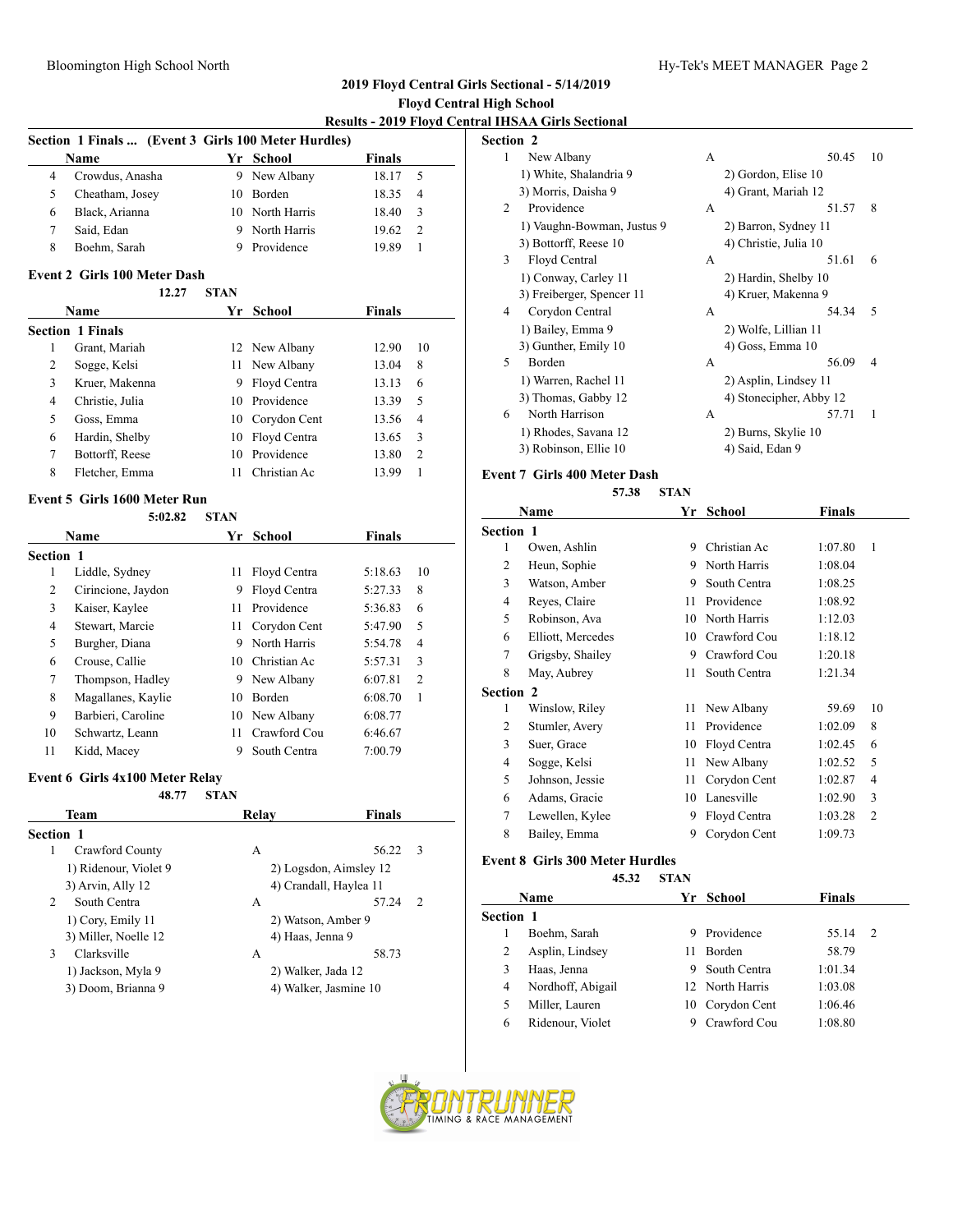#### Bloomington High School North **Hy-Tek's MEET MANAGER** Page 3

#### **2019 Floyd Central Girls Sectional - 5/14/2019**

#### **Floyd Central High School**

**Results - 2019 Floyd Central IHSAA Girls Sectional**

|                  |                                             |   |                 | <b>INCOURS - 4017 FROYA</b> C |                |  |  |
|------------------|---------------------------------------------|---|-----------------|-------------------------------|----------------|--|--|
|                  | Section 2 (Event 8 Girls 300 Meter Hurdles) |   |                 |                               |                |  |  |
|                  | <b>Name</b>                                 |   | Yr School       | <b>Finals</b>                 |                |  |  |
| <b>Section 2</b> |                                             |   |                 |                               |                |  |  |
|                  | Frederick, Jasmine                          |   | 12 New Albany   | 47.12                         | 10             |  |  |
| 2                | Semer, Racquel                              |   | 10 Floyd Centra | 47.60                         | 8              |  |  |
| 3                | Barron, Sydney                              |   | 11 Providence   | 47.86                         | 6              |  |  |
| 4                | Kaiser, Keegan                              | 9 | Floyd Centra    | 48.42                         | 5              |  |  |
| 5                | Warren, Alona                               |   | 12 New Albany   | 50.29                         | $\overline{4}$ |  |  |
| 6                | Gunther, Emily                              |   | 10 Corydon Cent | 54.67                         | 3              |  |  |
| 7                | Thomas, Gabby                               |   | 12 Borden       | 55.93                         | 1              |  |  |
| 8                | Coomer, Molly                               |   | North Harris    | 56.39                         |                |  |  |

#### **Event 9 Girls 800 Meter Run**

|                | 2:16.24            | <b>STAN</b> |              |               |                |
|----------------|--------------------|-------------|--------------|---------------|----------------|
|                | <b>Name</b>        | Yr          | School       | <b>Finals</b> |                |
| Section 1      |                    |             |              |               |                |
| 1              | Hawkins, Olivia    | 12          | New Albany   | 2:22.08       | 10             |
| $\overline{2}$ | Baxter, Sydney     | 10          | Floyd Centra | 2:23.66       | 8              |
| 3              | Clare, Natalie     | 10          | Floyd Centra | 2:25.00       | 6              |
| 4              | Thompson, Laney    | 12          | New Albany   | 2:28.76       | 5              |
| 5              | Nash, Abigail      | 12          | Christian Ac | 2:37.85       | $\overline{4}$ |
| 6              | Bailey, Sarah      | 11          | Corydon Cent | 2:37.87       | 3              |
| 7              | Stidam, Julia      | 11          | Christian Ac | 2:40.11       | $\overline{c}$ |
| 8              | Koopman, Stephanie | 11          | Providence   | 2:40.87       | 1              |
| 9              | Kaiser, Kaylee     | 11          | Providence   | 2:42.15       |                |
| 10             | Burgher, Diana     | 9           | North Harris | 2:45.01       |                |
| 11             | Whittaker, Blaine  | 9           | North Harris | 2:53.24       |                |
| 12             | Brewster, Olivia   | 10          | Borden       | 3:00.29       |                |
| 13             | Kidd, Macey        | 9           | South Centra | 3:07.06       |                |
| 14             | Akins, Cassidy     | 9           | Crawford Cou | 3:09.95       |                |
|                |                    |             |              |               |                |

#### **Event 4 Girls 200 Meter Dash 25.17 STAN**

|   | 25.17                   | STAN |                 |               |                |
|---|-------------------------|------|-----------------|---------------|----------------|
|   | <b>Name</b>             |      | Yr School       | <b>Finals</b> |                |
|   | <b>Section 1 Finals</b> |      |                 |               |                |
| 1 | Grant, Mariah           |      | 12 New Albany   | 26.31         | 10             |
| 2 | Kruer, Makenna          | 9    | Floyd Centra    | 27.16         | 8              |
| 3 | Winslow, Riley          |      | 11 New Albany   | 27.33         | 6              |
| 4 | Christie, Julia         |      | 10 Providence   | 27.66         | 5              |
| 5 | Hardin, Shelby          |      | 10 Floyd Centra | 27.87         | 4              |
| 6 | Coomer, Emma            |      | 10 Lanesville   | 28.20         | 3              |
| 7 | Goss, Emma              | 10   | Corydon Cent    | 28.35         | $\overline{2}$ |
| 8 | Vaughn-Bowman, Justus   | 9    | Providence      | 28.60         |                |

#### **Event 10 Girls 3200 Meter Run**

|                  | 10:51.56           | <b>STAN</b> |                   |               |    |
|------------------|--------------------|-------------|-------------------|---------------|----|
|                  | <b>Name</b>        |             | Yr School         | <b>Finals</b> |    |
| <b>Section 1</b> |                    |             |                   |               |    |
|                  | Cavanaugh, McKenna |             | 12. Christian Ac. | 11:25.99      | 10 |
|                  | Liddle, Sydney     |             | 11 Floyd Centra   | 11:30.82      | 8  |
| 3                | Loftus, Chloe      |             | 11 Floyd Centra   | 11:48.65      | 6  |
| 4                | Armstrong, Emily   |             | 10 Corydon Cent   | 12:51.20      | 5  |
|                  |                    |             |                   |               |    |

|           | ГАІ ІПЭАА GIFIS SECUOIIAI        |             |                       |                          |    |
|-----------|----------------------------------|-------------|-----------------------|--------------------------|----|
| 5         | Thompson, Hadley                 |             | 9 New Albany          | 14:06.89                 | 4  |
| 6         | Barbieri, Caroline               | 10          | New Albany            | 14:14.82                 | 3  |
| 7         | Shaffer, Alex                    | 9           | North Harris          | 14:23.08                 | 2  |
|           | Event 11 Girls 4x400 Meter Relay |             |                       |                          |    |
|           | 3:57.25                          | <b>STAN</b> |                       |                          |    |
|           | Team                             |             | Relay                 | <b>Finals</b>            |    |
| Section 1 |                                  |             |                       |                          |    |
| 1         | Borden                           |             | A                     | 4:36.37                  | 3  |
|           | 1) Thomas, Gabby 12              |             | 2) Ray, Mckenna 10    |                          |    |
|           | 3) Coffman, Joy 10               |             | 4) Cheatham, Josey 10 |                          |    |
| 2         | South Centra                     |             | A                     | 5:08.88                  | 1  |
|           | 1) Watson, Amber 9               |             | 2) Kidd, Macey 9      |                          |    |
|           | 3) May, Aubrey 11                |             | 4) Kidd, Chloe 9      |                          |    |
| 3         | Crawford County                  |             | A                     | 5:21.68                  |    |
|           | 1) Akins, Cassidy 9              |             | 2) Grigsby, Shailey 9 |                          |    |
|           | 3) Ridenour, Violet 9            |             | 4) Grigsby, Hailey 9  |                          |    |
| Section 2 |                                  |             |                       |                          |    |
| 1         | New Albany                       |             | А                     | 4:07.01                  | 10 |
|           | 1) Frederick, Jasmine 12         |             | 2) Tate, Marley 9     |                          |    |
|           | 3) Hawkins, Olivia 12            |             | 4) Sogge, Kelsi 11    |                          |    |
| 2         | Floyd Central                    |             | A                     | 4:10.02                  | 8  |
|           | 1) Semer, Racquel 10             |             | 2) Suer, Grace 10     |                          |    |
|           | 3) Kaiser, Keegan 9              |             | 4) Clare, Natalie 10  |                          |    |
| 3         | Providence                       |             | A                     | 4:19.92                  | 6  |
|           | 1) Christie, Julia 10            |             | 2) Barron, Sydney 11  |                          |    |
|           | 3) Rush, Cecilia 11              |             | 4) Stumler, Avery 11  |                          |    |
| 4         | Corydon Central                  |             | A                     | 4:31.04                  | 5  |
|           | 1) Bailey, Emma 9                |             | 2) Bailey, Sarah 11   |                          |    |
|           | 3) Stewart, Marcie 11            |             | 4) Johnson, Jessie 11 |                          |    |
| 5         | Christian Ac                     |             | A                     | 4:32.11                  | 4  |
|           | 1) Owen, Ashlin 9                |             | 2) Nash, Abigail 12   |                          |    |
|           | 3) Fletcher, Emma 11             |             |                       | 4) Cavanaugh, McKenna 12 |    |
| 6         | North Harrison                   |             | A                     | 4:37.21                  | 2  |
|           | 1) Jacobi, Chloe 11              |             | 2) Rhodes, Savana 12  |                          |    |
|           | 3) Burns, Skylie 10              |             | 4) Heun, Sophie 9     |                          |    |

#### **Event 12 Girls High Jump**

**5-04.50 STAN**

| Name           |                     | Yr  | School          | Finals      |             |
|----------------|---------------------|-----|-----------------|-------------|-------------|
| Flight 1       |                     |     |                 |             |             |
| 1              | Crandall, Haylea    | 11  | - Crawford Cou  | 5-05.50     | <b>STAN</b> |
| $\overline{c}$ | Freiberger, Spencer | 11. | Floyd Centra    | $5-04.00$   | 8           |
| 3              | Burgher, Diana      | 9   | North Harris    | 5-02.00     | 6           |
| 4              | Isgrigg, Elizabeth  | 10  | Providence      | 5-00.00     | 5           |
| 5              | Johnson, Jessie     |     | 11 Corydon Cent | $4 - 10.00$ | 4           |
| 6              | Adams, Gracie       | 10  | Lanesville      | $J4-10.00$  | 3           |
| 7              | Rush, Cecilia       | 11  | Providence      | 4-08.00     | 1.5         |
| 7              | Nolot, Jenna        | 9   | Floyd Centra    | 4-08.00     | 1.5         |
| 9              | Burns, Skylie       | 10  | North Harris    | J4-08.00    |             |
| 10             | Walker, Jasmine     | 10  | Clarksville     | $4 - 06.00$ |             |
|                | Cory, Emily         | 11  | South Centra    | ΝH          |             |
|                |                     |     |                 |             |             |